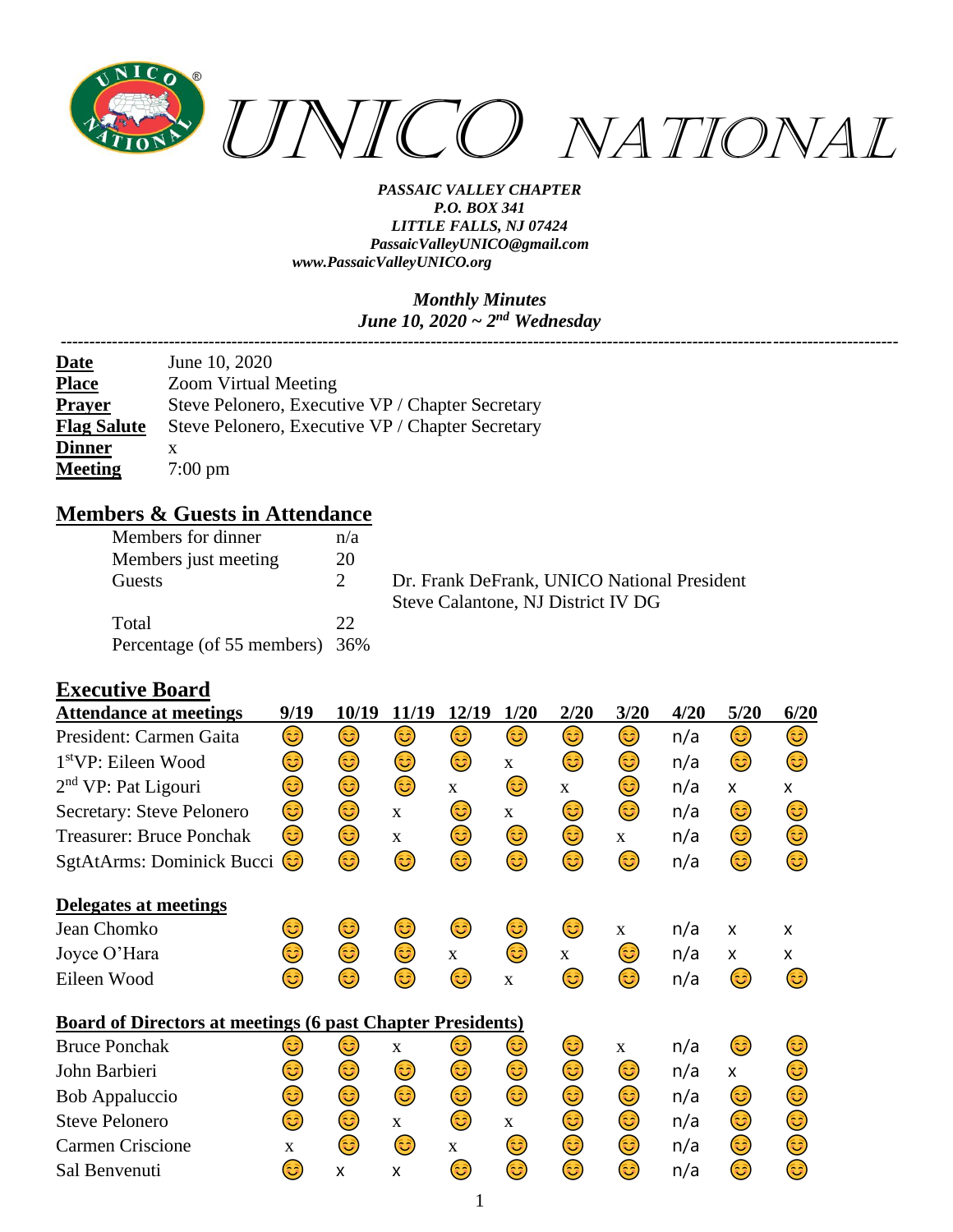

> *Monthly Minutes June 10, 2020 ~ 2nd Wednesday*

> > *---------------------------------------------------------------------------------------------------------------------------------------------------*

| <b>Past Chapter Presidents in attendance at meetings</b> |              |      |              |              |     |      |             |      |      |      |
|----------------------------------------------------------|--------------|------|--------------|--------------|-----|------|-------------|------|------|------|
|                                                          | 9/11         | 10/9 | 11/13        | 12/11        | 1/8 | 2/12 | 3/11        | 4/15 | 5/13 | 6/10 |
| Joe Agresti PNP                                          | فأ           | ಟ    | فأ           | 3            | 3)  | ۲    | 3           | n/a  | x    | X    |
| Bob Appaluccio                                           | ತಿ           | ದಿ   | 3            | 3            | 3   | 3)   | 3           | n/a  | 3    | 3)   |
| John Barbieri                                            | ದಿ           | 3    | 3            | 3            | 3   | 3    | 3           | n/a  | X    | 3)   |
| Sal Benvenuti                                            | ಡಿ           | X    | x            | 3            | 3   | 3    | 3           | n/a  | 3    | 3    |
| <b>Carmen Criscione</b>                                  | $\mathbf{x}$ | 3    | 3            | $\mathbf{X}$ | 63) | 63   | 3           | n/a  | 3    | 3    |
| John Morano                                              | ಟ            | 3    | 3            | X            | 63) | 63   | 3           | n/a  | X    | 3)   |
| <b>Steve Pelonero</b>                                    | ದ            | ದಿ   | $\mathbf x$  | 3            | X   | 3)   | 3           | n/a  | 3    | 3)   |
| <b>Bruce Ponchak</b>                                     | ತಿ           | 3    | $\mathbf{x}$ | 63)          | 3   | 63   | X           | n/a  | (ئ   | 3    |
| <b>Chuck Russo</b>                                       | ಡಿ           | 6    | 3            | 3            | 3   | 63   | ದಿ          | n/a  | 6    | X    |
| Angelo Verrone                                           | ಡಿ           | 63)  | 6            | 6            | 63) | 63   | $\mathbf x$ | n/a  | 63   | X    |

# **Opening Remarks**

- **President Carmen Gaita:**
	- Carmen welcomed and thanked everyone for attending
	- Carmen thanked everyone for their service to UNICO during his tenure as he noted that this was his last meeting to run as chapter president. He noted that his two-year maximum term was up
	- Chapter President Carmen welcomed our UNICO National President, Dr. Frank DeFrank, from the Roseto PA Chapter, to our Zoom Meeting … as well as our UNICO National NJ IV District Governor Steve Calantone from the Wayne NJ Chapter
- **1 st VP Eileen Wood:**
	- Eileen welcomed everyone to the meeting and noted that she wanted to go forward with her term as chapter president
- **2 nd VP Patrick Ligouri:**
	- Not at meeting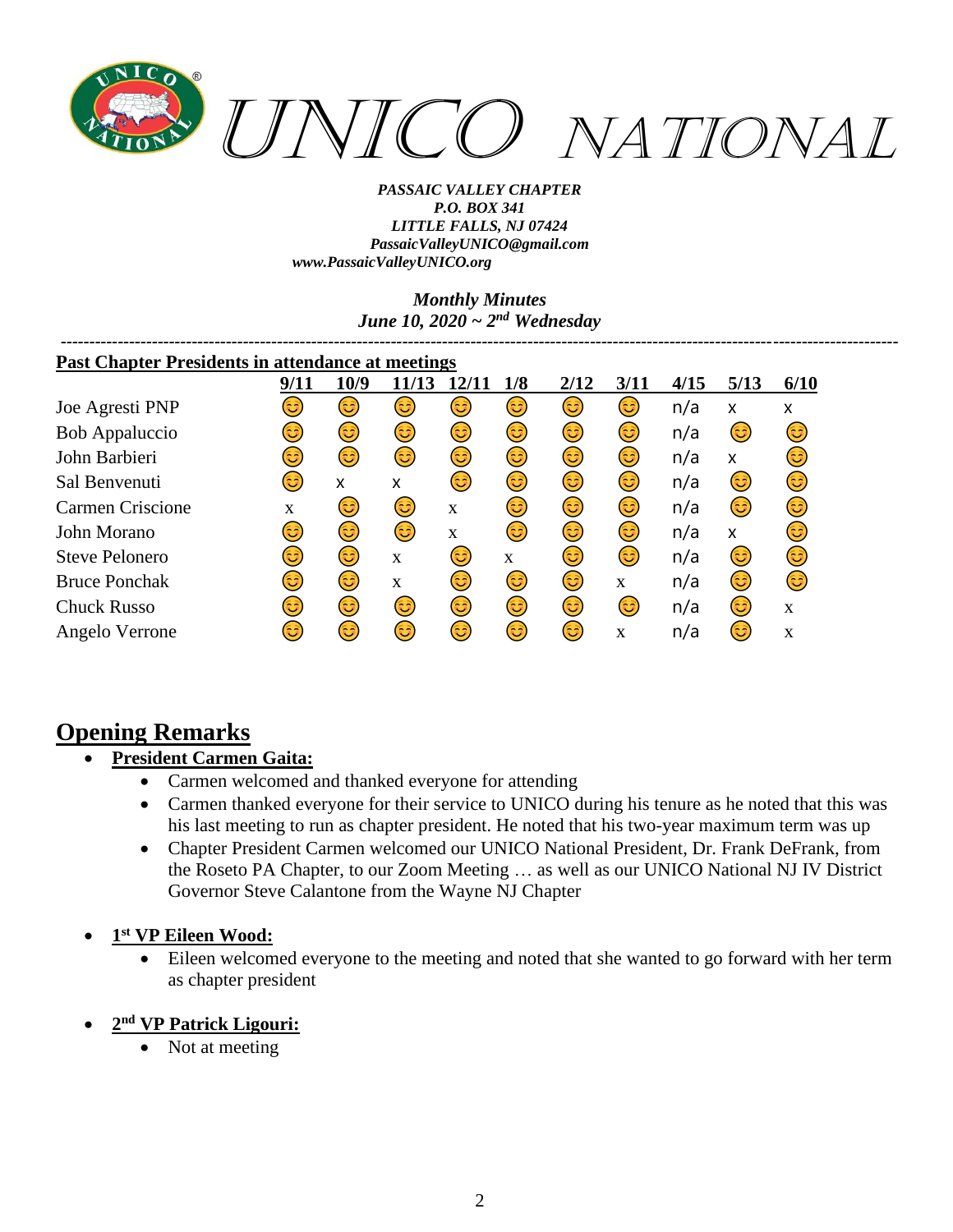

> *Monthly Minutes June 10, 2020 ~ 2nd Wednesday*

*---------------------------------------------------------------------------------------------------------------------------------------------------*

### **Secretary Minutes**

Secretary: Steve Pelonero

- Steve reported that the minutes were emailed to all chapter members as well as the National Office for their records
- Steve noted that dues notices will start to go out via USPS, to all of our chapter members, with the hopes of course that all of our current members stay on board to continue doing the great work that we do both locally and nationally
- Motion to accept
	- $1<sup>st</sup>$ Eileen Wood
	- $2<sub>nd</sub>$ Jim Minnella

All were in favor

### **Treasurer Report**

Treasurer: Bruce Ponchak

Bruce reported that the minutes were emailed to all chapter members

Sal Benvenuto questioned the % fee that we were being charged by our bank. Sal said that he and Bruce would look into getting that waived or go to another bank

- Motion to accept
	- $1<sup>st</sup>$ Bob Appaluccio
	- $2^{nd}$ Sal Benvenuti
	- All were in favor

# **Bills and Communications**

- A bill was received of \$49.00, and submitted for payment, to Corrados Food Basket, for Eileen Wood
- A thank you was received from St. Agnes Church for the \$1,500 grant that was awarded to them, though us, from the UNICO National Foundation Food Pantry Program
- A thank you was also received from the Little Falls First Reformed Church for our donation to them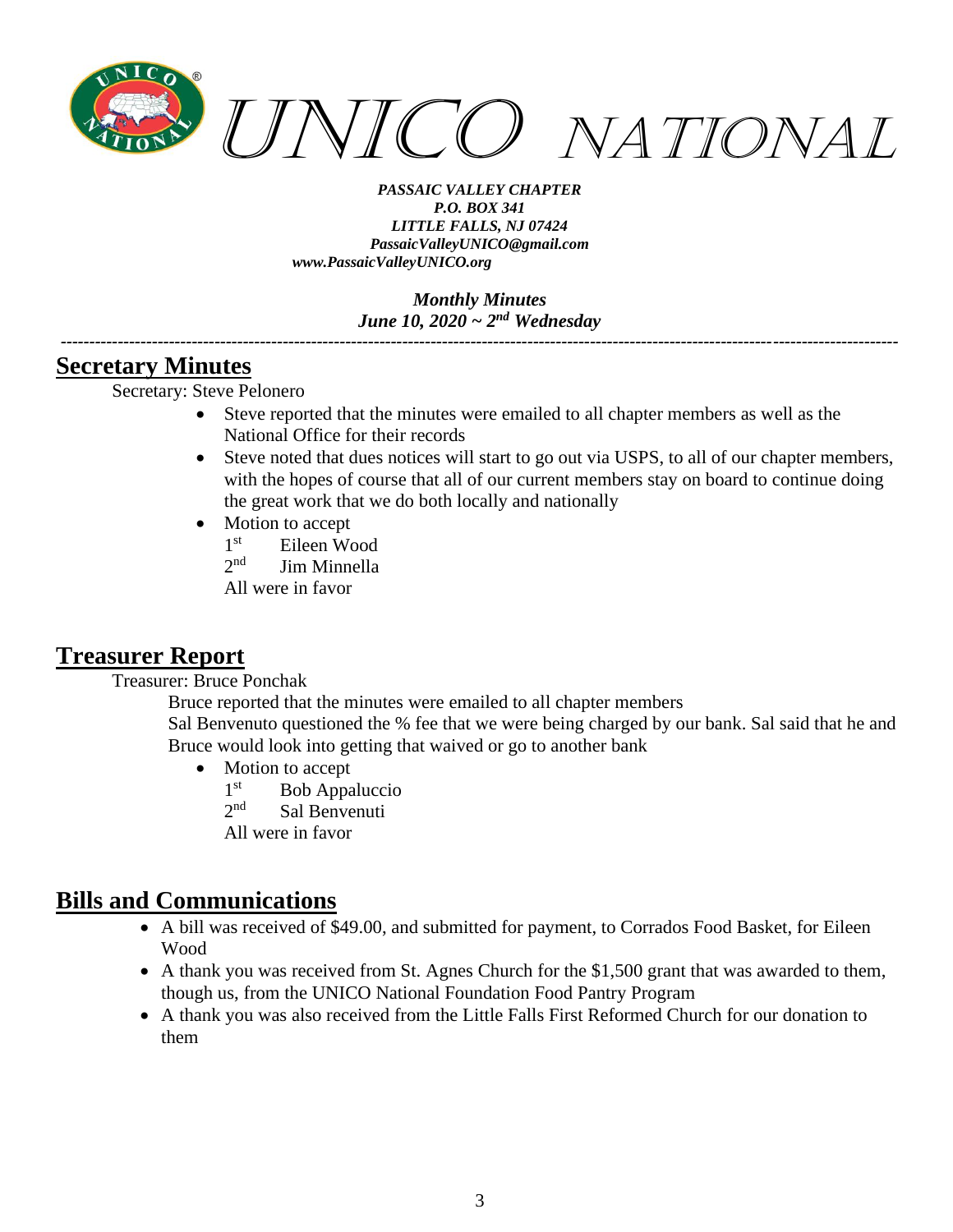

> *Monthly Minutes June 10, 2020 ~ 2nd Wednesday*

*---------------------------------------------------------------------------------------------------------------------------------------------------*

### **Fundraising Committees**

- **Beefsteak Dinner: Joe Benvenuti**
	- No report
- **Holiday Cheer: Bob Appaluccio**
	- No report

#### • **Food Pantry: Roni Corrado**

o Roni Corrado noted that St, Agnes could use milk for all of the people that they feed on a daily basis

#### • **Overseas and Food Pantry: Roni Corrado**

- It was report by Roni Corrado that Evelyn Tosi;s grandson received our care package in Kuiwait
- It was made a motion by Bruce Ponchak and  $2<sup>nd</sup>$ d by Carmen Gaita, that Roni be reimbursed for the money she spent to get the package to him. \$59.00. All were in favor
- A Food pantry grant was submitted to the UNICO National Foundation Food Pantry Program on behalf of the First Reformed Church in Little Falls. They were awarded \$1,500
- Also submitted to the UNICO Foundation Food Pantry were grants to Holy Angels in Little Falls, St. James Totowa, Little Falls United Methodist, First Reformed of Little Falls, and St. Agnes of Little Falls
- Roni noted that the Foundation distribution of monies is based on the number of clients they serve

#### • **Golf Outing: Joe Barone**

- It was noted that in lieu of our Annual Golf Outing, which was cancelled due to Covid 19, that the TV prize would be raffled off toe members only. Tickets need to be submitted to Chapter President Carmen Gaita before the drawing day (the same as the outing) of June 15, by 7:00 pm
- **Community Service Day: Chuck Russo**
	- In Chuck Russo's absence, Chapter President Carmen Gaita reported that we made donations of \$1,540.00 to St, Agnes Church. Also a \$500.00 donation was made to the Little Sister of the Poor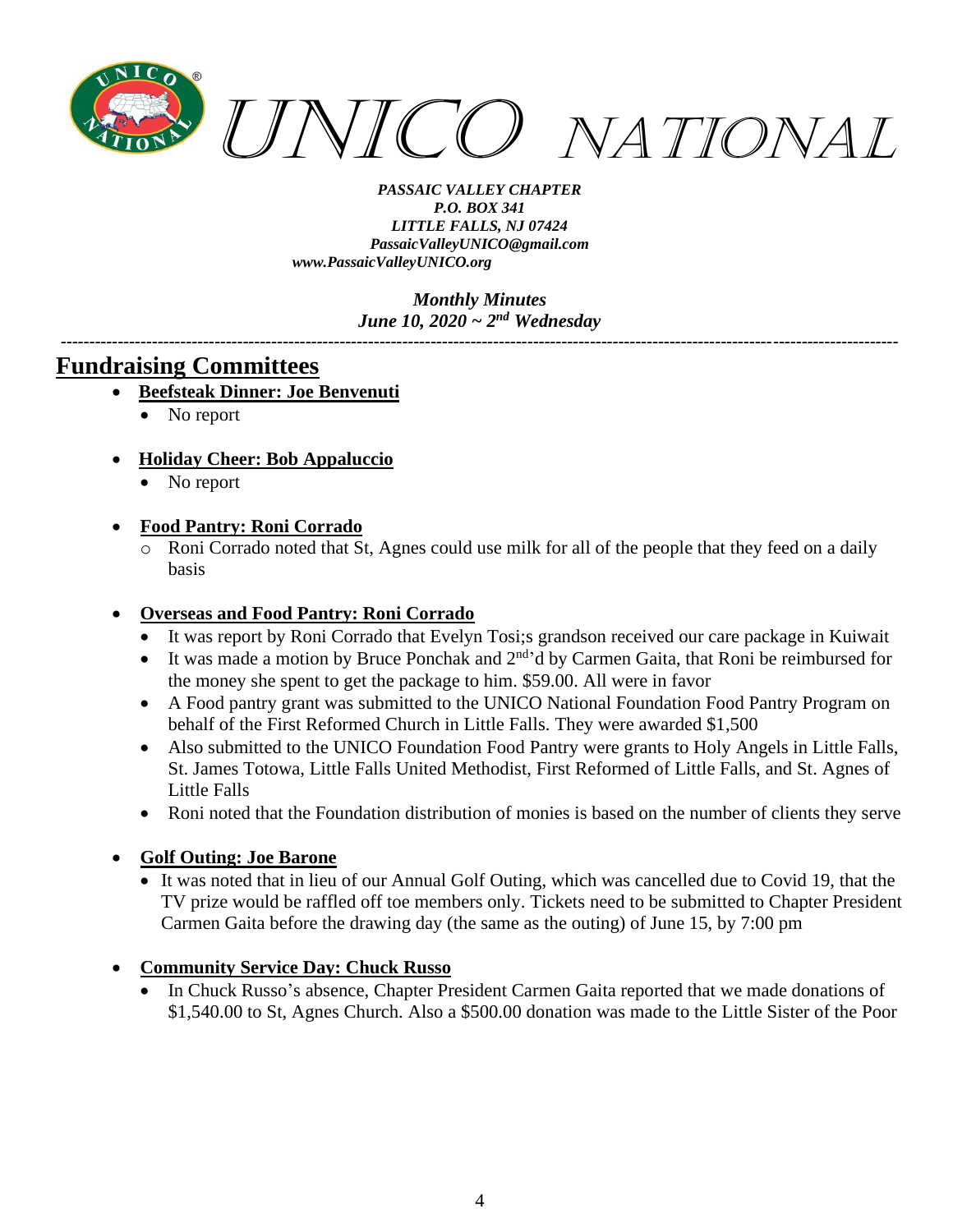

> *Monthly Minutes June 10, 2020 ~ 2nd Wednesday*

*---------------------------------------------------------------------------------------------------------------------------------------------------*

# **Non-Fundraising Committees**

- **Scholarship Dinner: Joe Agresti and Chuck Russo**
	- In both Joe's and Chuck's absence, it was asked by Sal Benvenuti if we gave the \$1,000 grant to our study abroad student. It was remarked by Carmen that we did give one to a MSU Student from Cedar Grove
	- It was also asked to whom our chapter high school scholarship grants were awarded to. With no one responding, Steven Pelonero did note that all of the recipients are always listed on our chapter website in the "Scholarship Recipient Section"
- **Good and Welfare: Sal Nocella**
	- Pat Liguori could not be at this meeting as his wife was having minor surgery this day

#### • **Membership: John Barbieri**

• John's reported that we are at 55 members … with a lot of birthdays in June

#### • **Newsletter & Website: Steve Pelonero**

- Newsletter: All newsletters are on our chapter website
- Website ... From May 13<sup>th</sup> meeting day to June  $10^{th}$  (this meeting), we have had 61 visits to our website for a total of 85,710 hits

# **District and National Events**

- **District News**
	- o Steve Calantone, our NJ District IV Governor, noted that dues can be sent to the National office. The original due date of July 15<sup>th</sup> still holds, but the deadline has been postponed until December
	- $\circ$  The UNICO year always officially starts July 1<sup>st</sup> and goes through June the following year

#### • **National News**

o UNICO National President, Dr. Frank DeFrank, talked about our Italian Heritage and the issues going on with the revolts toward Christopher Columbus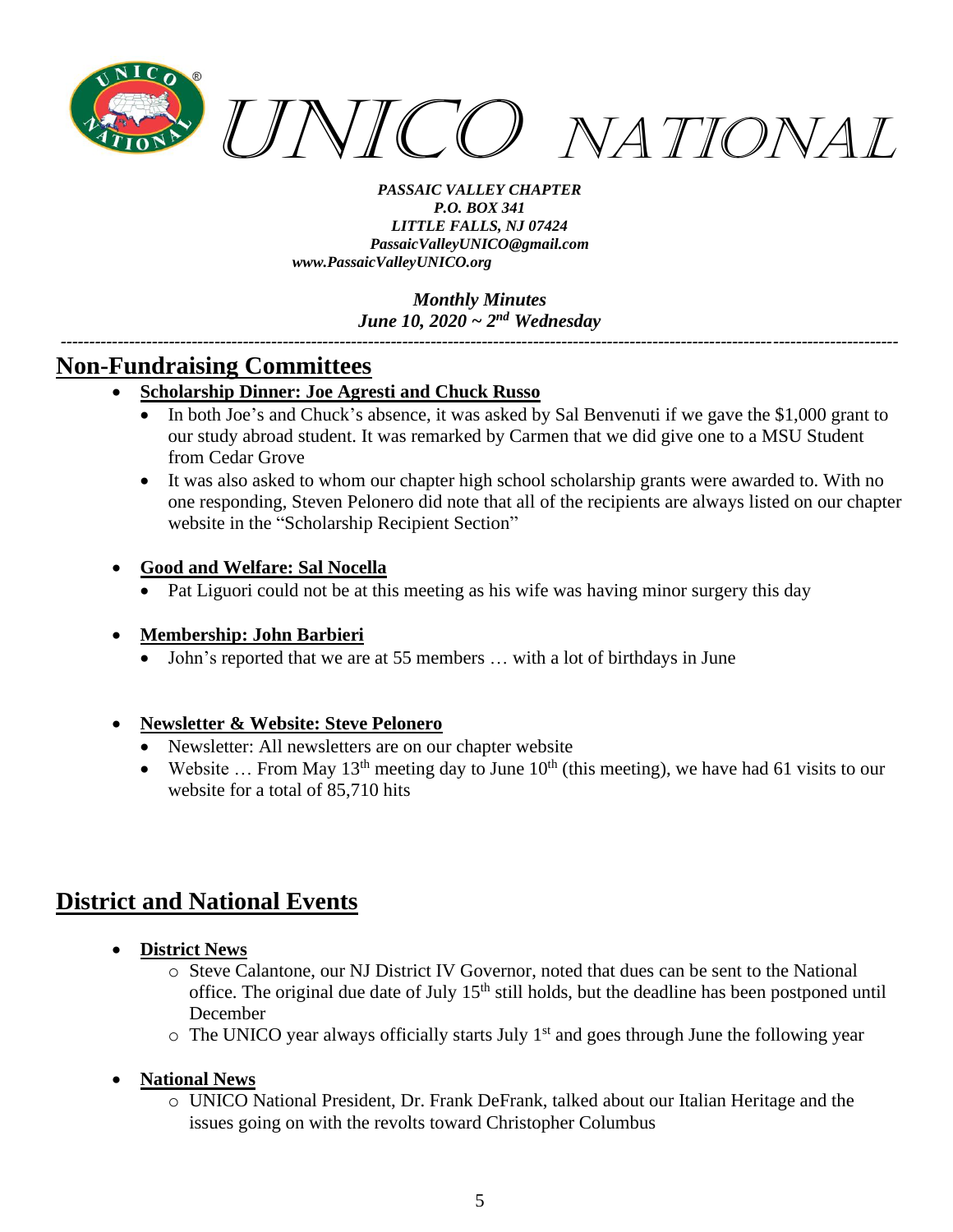

> *Monthly Minutes June 10, 2020 ~ 2nd Wednesday*

*---------------------------------------------------------------------------------------------------------------------------------------------------*

### **Old Business**

• No old business was brough up

# **New Business**

- Steve Calantone, NJ District IV Governor, swore in our 2020-2021 Officers: Chapter 1<sup>st</sup> VP Pat Liguori was absent. Present to be sworn in were: Dominick Bucci as 2nd VP, Bruce Ponchak as Treasurer, Steve Pelonero (UNICO National Executive VP) as Secretary, Jim Minnella as Sgt.At-Arms.
- UNICO National President Dr. Frank DeFrank, swore in Eileen Wood as our next chapter president (the first woman to be our chapter president)
- With the swearing in of our 2020-2021 officers our new chapter Board of Directors (our 6 past) chapter presidents) will be: Carmen Criscione, Steve Pelonero, Bob Appaluccio, John Barbieri, Bruce Ponchak, Carmen Gaita. Sal Benvenuti drops off

# **Photo from this Zoom Meeting**